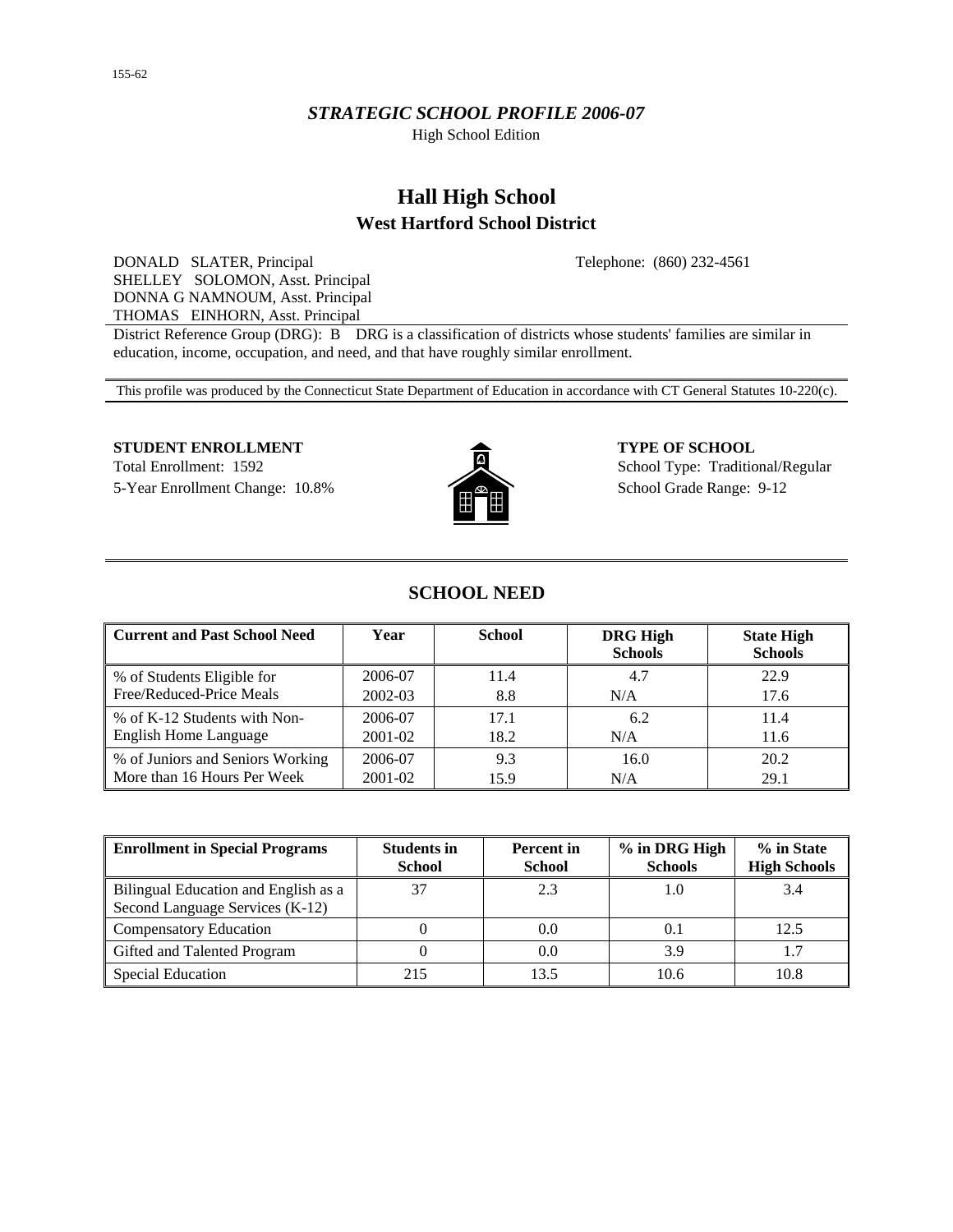| <b>Race/Ethnicity</b> | <b>Number</b> | <b>Percent</b> | <b>STUDENT RACE/ETHNICITY</b>          |
|-----------------------|---------------|----------------|----------------------------------------|
| American Indian       |               | 0.3            |                                        |
| Asian American        | 118           | 7.4            |                                        |
| <b>Black</b>          | 168           | 10.6           | <b>Total Minority 2006-07</b><br>29.4% |
| Hispanic              | 178           | 11.2           | <b>Total Minority 2001-02</b><br>26.0% |
| White                 | 1124          | 70.6           |                                        |

# **STUDENT RACE/ETHNICITY**

| <b>Total Minority 2006-07</b> | 29.4% |
|-------------------------------|-------|
| <b>Total Minority 2001-02</b> | 26.0% |

## **EFFORTS TO REDUCE RACIAL, ETHNIC, AND ECONOMIC ISOLATION**

Below is the description submitted by this school of how it provides educational opportunities for its students to interact with students and teachers from diverse racial, ethnic, and economic backgrounds.

Hall prides itself on its many programs that seek to reduce racial, ethnic and economic isolation. Hall students are encouraged to participate in the Greater Hartford Academy of Performing Arts and the Greater Hartford Academy of Math and Science. Students are also encouraged to participate in athletics as governed by the Central Connecticut Athletic Conference. Students have the opportunity to get involved in inter-district programs that promote understanding and acceptance of differences and promote leadership skills with diverse groups of students such as Common Ground, Camp Anytown, Connecticut Forum, and Close-Up. Students also participate in regional academic events such as the Debate Team, Mock Trial, JETS, Latin Day, Math Olympiad, and the Chemathon. There are also a wide variety of clubs that bring diverse groups of students together, such as the Gay/Straight Alliance, Multicultural Club, Asian Club, Gospel Choir, Drill Team, and Anime Club.

Continuing emphasis on promoting a respectful, safe and welcoming environment as well as achieving equity in educational opportunities takes place through professional development for faculty, curricular and co-curricular activities for students designed to build community among our diverse population. Faculty workshops throughout the year focus on understanding our diverse student population and identifying teaching strategies that enable all students to achieve. A mentoring program matches teachers with "at-risk" students to provide support and guidance. Student programs such as TAPS (Transitional Assistance Program for Success) matches juniors and seniors with incoming grade 9 students to help the new students make a successful transition to high school. The New Student Orientation and New Parent Welcome Breakfast provide additional opportunities for students and parents to become familiar with Hall. Hall also provides opportunities for diverse students to showcase their talents, such as "A Night Around the World."

## **SCHOOL RESOURCES**

| 976                                                | <b>State High Schools</b> |
|----------------------------------------------------|---------------------------|
| .002<br>Total Hours of Instruction Per Year<br>951 |                           |

\*State law requires at least 900 hours for grades 1 through 12.

| <b>TECHNOLOGY</b> | % of Classrooms, Libraries,<br>and Laboratories Wired for: | <b>School</b> | <b>DRG High</b><br><b>Schools</b> | <b>State High</b><br><b>Schools</b> |
|-------------------|------------------------------------------------------------|---------------|-----------------------------------|-------------------------------------|
|                   | Video                                                      | 100.0         | 82.2                              | 76.0                                |
|                   | Voice                                                      | 100.0         | 95.1                              | 84.9                                |
|                   | Internet Access                                            | 100.0         | 100.0                             | 97.1                                |
|                   | Multi-Room Network (LAN)                                   | 100.0         | 92.4                              | 82.4                                |

| <b>Computers</b>                                | <b>School</b> | DRG HS | <b>State HS</b> | This school     |
|-------------------------------------------------|---------------|--------|-----------------|-----------------|
| # of Students Per Academic Computer             | 3.1           | 3.4    | 2.9             | does not have   |
| % of Computers that are High or Moderate Power  | 95.5          | 96.4   | 91.7            | a functional    |
| % of Computers with Internet Access, All Speeds | 100.0         | 98.2   | 98.7            | satellite link. |
| % of Computers with High Speed Internet Access  | 100.0         | 98.2   | 98.7            |                 |
| % of Internet Computers with Filtering Software | 100.0         | 100.0  | 98.7            |                 |

155-62 Page 2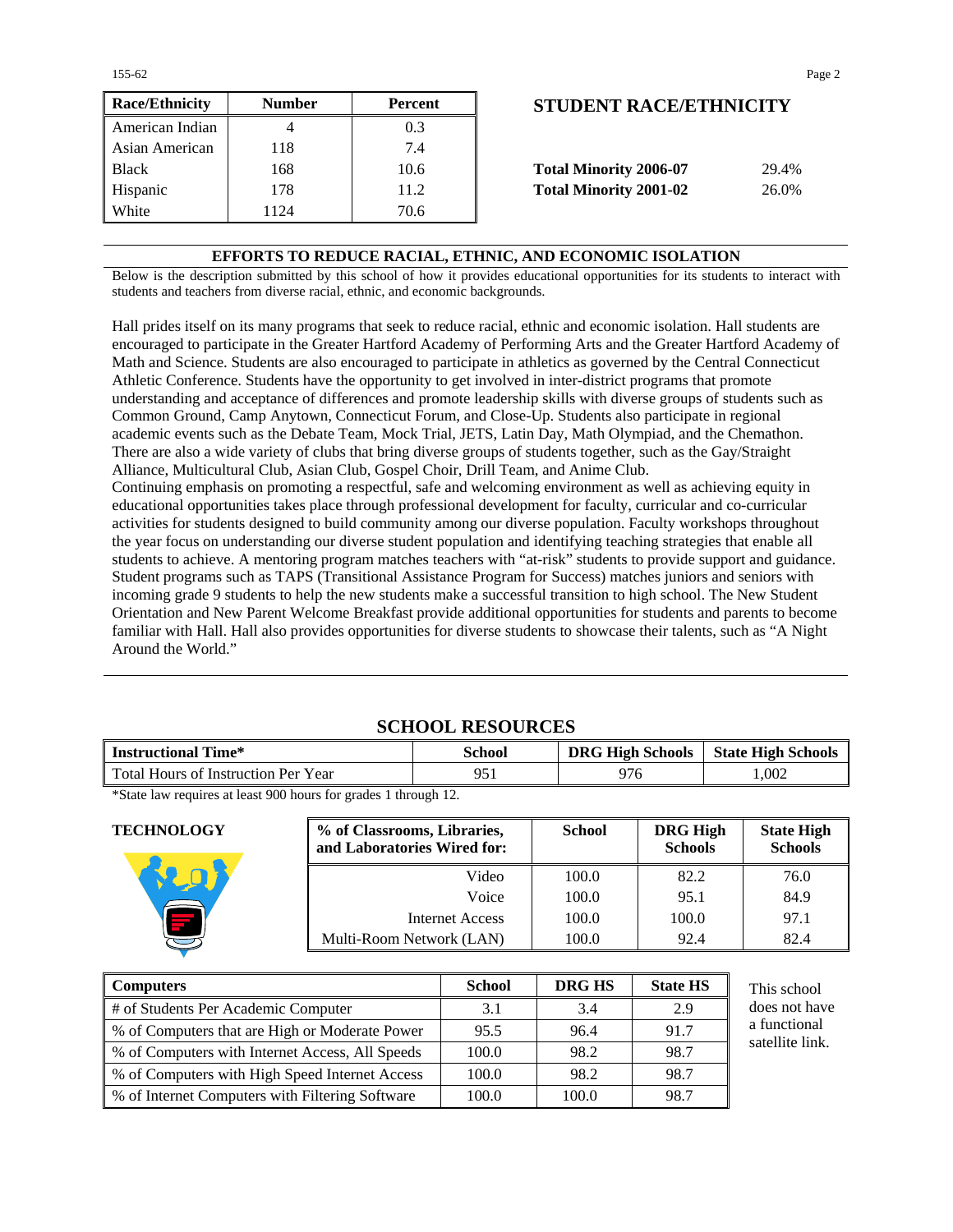# **SCHOOL RESOURCES, continued**

#### **LIBRARY MATERIALS Library Materials School DRG HS State HS**

Free on-line access to periodicals, newspapers, and other resources is available to all Connecticut schools through

| <b>Library Materials</b>                    | <b>School</b> | <b>DRG HS</b> | <b>State HS</b> |
|---------------------------------------------|---------------|---------------|-----------------|
| # of Print Volumes Per Student*             | 27.0          | 15.7          | 15.7            |
| % of Print Volumes Purchased in Last 3 Yrs. | 6.2           | 8.3           | 11.1            |
| # of Print Periodical Subscriptions         | 135           | 62.1          | 45.9            |
| # of Non-Print Materials                    | 1 998         | 1.575.0       | 8481            |

the Connecticut Digital Library. \*Because a certain number of volumes are needed for a library of adequate breadth and depth, a small school may need a higher number of volumes per student.

#### **STAFFING RESOURCES**

| <b>Average Class Size</b> | <b>School</b> | <b>DRG</b> | <b>State</b> | # of Certified Staff     |       |      |
|---------------------------|---------------|------------|--------------|--------------------------|-------|------|
| Algebra I                 | 13.2          | 18.8       | 19.5         | <b>Teachers</b>          | 103.1 | 99.7 |
| Biology I                 | 19.8          | 20.2       | 20.0         | Administrators           | 4.0   | 4.0  |
| English, Grade 10         | 19.1          | 20.1       | 19.5         | <b>Department Chairs</b> | 2.2   | 1.7  |
| <b>American History</b>   | 19.8          | 21.1       | 20.8         | Library/Media Staff      | 2.0   | 2.0  |

| <b>Professional Staff Race/Ethnicity</b> |         |         | and School Psychologists |                                  |      |
|------------------------------------------|---------|---------|--------------------------|----------------------------------|------|
|                                          | 2006-07 | 2005-06 | 2001-02                  | Other Professionals<br>          |      |
| % Minority                               | 4.4     | o.,     |                          | # of Non-Certified Instructional | 13.0 |

| CES           |            |                          |  | <b>School Staff Count</b><br><b>Full-Time Equivalent</b> | 2006-07 | 2005-06 |
|---------------|------------|--------------------------|--|----------------------------------------------------------|---------|---------|
| <b>School</b> | <b>DRG</b> | <b>State</b>             |  | # of Certified Staff                                     |         |         |
| 13.2          | 18.8       | 19.5                     |  | <b>Teachers</b>                                          | 103.1   | 99.7    |
| 19.8          | 20.2       | 20.0                     |  | Administrators                                           | 4.0     | 4.0     |
| 19.1          | 20.1       | 19.5                     |  | Department Chairs                                        | 2.2     | 1.7     |
| 19.8          | 21.1       | 20.8                     |  | Library/Media Staff                                      | 2.0     | 2.0     |
|               |            |                          |  | Counselors, Social Workers,                              | 11.2    | 11.4    |
| e/Ethnicity   |            | and School Psychologists |  |                                                          |         |         |
| 2006-07       | 2005-06    | 2001-02                  |  | <b>Other Professionals</b>                               | 1.5     | 1.0     |
| 4.4           | 6.7        | 3.4                      |  | # of Non-Certified Instructional                         | 15.0    | 13.0    |

| <b>Professional Staff Experience and Training</b>              | School | DRG HS | <b>State HS</b> |
|----------------------------------------------------------------|--------|--------|-----------------|
| Average Years of Experience in Connecticut and Other Locations | 14.7   |        | 14.6            |
| % with Master's Degree or Above                                | 83.    | 83.6   | 76.0            |

### **HOME AND SCHOOL COMMUNICATION AND SUPPORT**

The following narrative was submitted by this school.

Hall High School is committed to supporting family involvement in the education of our students. Through grade level parent meetings, Curriculum Night, parent conferences, PTO Meetings, and an array of home-school communication methods parents are provided with specific strategies that they can implement at home to improve academic success.

Ongoing, meaningful and effective communication is critical to maintaining our successful partnership with families. A new program began this year in which every student receives a progress report card grade and behavioral comments at the midpoint of each grading period. This has been effective in communicating the academic standing of every student in every class. Participation at parent conferences is high and was even higher this past year with the addition of evening conference hours. Monthly newsletters are mailed home and available on-line via the school's website. Parents can enter their e-mail address into our database which is used to send out information about events at Hall High. In addition we use an Auto-Dialer, a phone messaging computer system, to call parents and remind/invite them of upcoming events at Hall.

Two programs of note are our PTO, Parent Teacher Organization and COC, Community of Concern. The PTO provides families with a directory of all students' names and addresses. They hold monthly meetings and host guest speakers on a quarterly basis. The guest speakers present information vital to students and their families. Community of Concern provided every family with a handbook on issues relating to drug, alcohol and tobacco use. COC presented many parent workshops and has been very active in the community.

The Hall website contains a wealth of information about Hall High School. Teacher contact information, daily announcements, sport schedules and events are updated daily/frequently.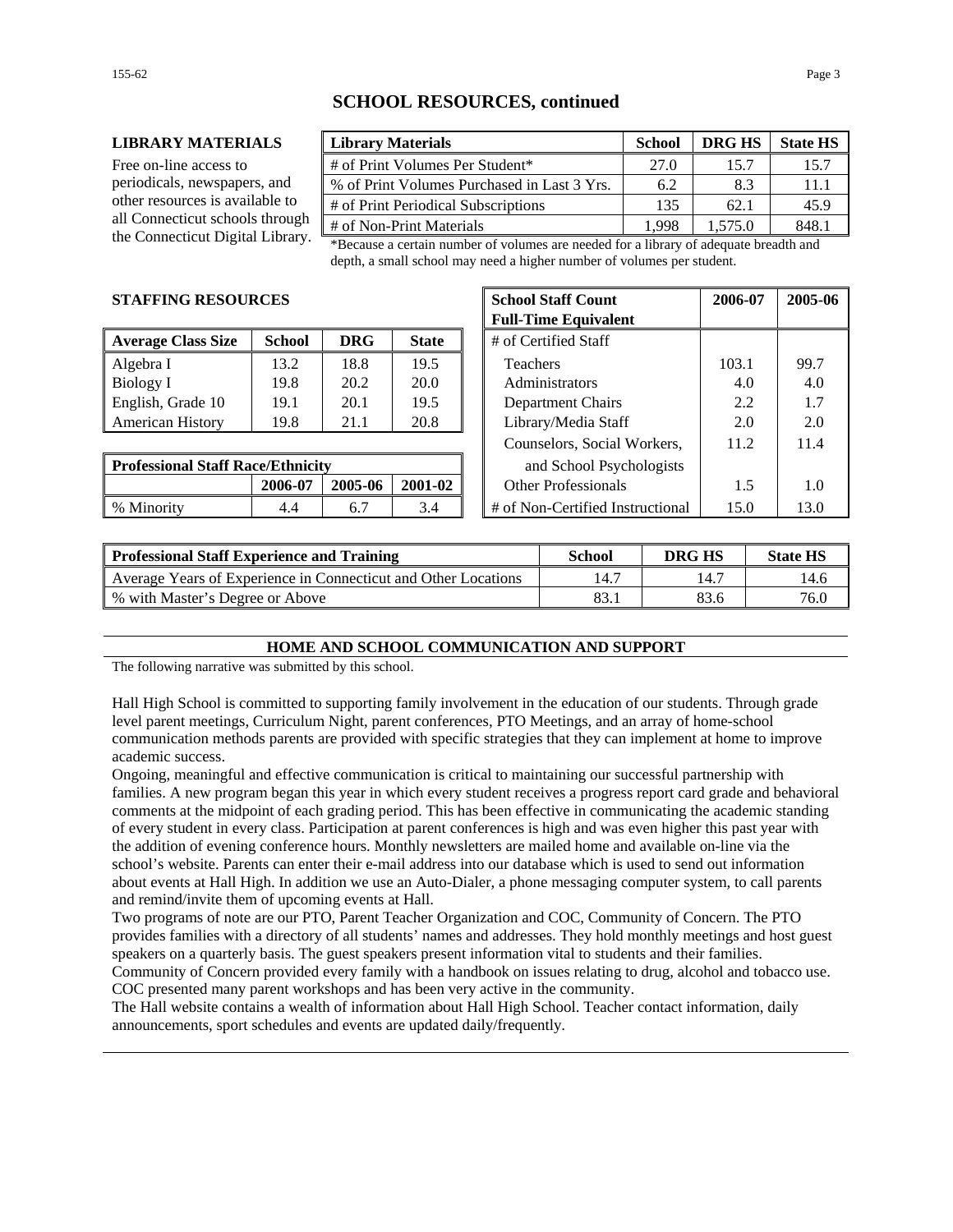# **SCHOOL PROCESSES**

| <b>Student and Teacher Statistics</b>                                                    | <b>School</b> | <b>DRG High</b><br><b>Schools</b> | <b>State High</b><br><b>Schools</b> |
|------------------------------------------------------------------------------------------|---------------|-----------------------------------|-------------------------------------|
| % of Students Retained in Grade after 2005-06 School Year                                | 2.6           | N/A                               | 4.5                                 |
| Teacher Attendance, 2005-06: Average # of Days Absent Due to<br>Illness or Personal Time | 8.4           | 7.7                               | 8.5                                 |
| % Certified Staff Assigned to Same School the Previous Year                              | 82.4          | 86.8                              | 86.3                                |

| Types of Remedial Instructional Services<br><b>Provided to Students Lacking Basic Skills</b> | Available in<br><b>Mathematics</b> | <b>Available in</b><br><b>Language Arts</b> |
|----------------------------------------------------------------------------------------------|------------------------------------|---------------------------------------------|
| Pull-out Instruction                                                                         | N <sub>0</sub>                     | Yes                                         |
| In-Class Tutorial                                                                            | N <sub>0</sub>                     | Yes                                         |
| After School Program                                                                         | N <sub>0</sub>                     | No                                          |
| Summer School (2006)                                                                         | Yes                                | Yes                                         |
| Other                                                                                        | No                                 | No                                          |



| % Juniors and Seniors Enrolled in a Course or Courses for<br><b>College Credit</b> | School | <b>State High Schools</b> |
|------------------------------------------------------------------------------------|--------|---------------------------|
| During the 2005-06 School Year                                                     | 50.1   | 28.3                      |
| During the 2000-01 School Year                                                     | 46.9   | 22.8                      |

| <b>Advanced Placement Courses</b>                | <b>School</b> | <b>State High Schools</b> |
|--------------------------------------------------|---------------|---------------------------|
| Number of Courses for which Students were Tested |               |                           |
| % of Grade 12 Students Tested                    | 41.           | 20.1                      |
| % of Exams Scored 3 or More*                     | 88.8          | 71 Q                      |

\*A score of three or higher is generally required for earning college credit.

**Interactive Distance Learning:** This school does not utilize interactive distance learning. Interactive distance learning ranges from on-line courses with student-instructor interaction via the internet to live classroom interactions through two-way audio and video transmissions.



| <b>Total Number of Credits</b><br><b>Required for Graduation</b> | School | <b>DRG</b> | <b>State</b><br>Requirement |
|------------------------------------------------------------------|--------|------------|-----------------------------|
| Required for Class of 2006                                       | 21.8   | 21.6       | 20.0                        |

| % of Class of 2006 Graduates who Earned Credit in Selected<br><b>Subjects</b> | <b>School</b> | <b>State High Schools</b> |
|-------------------------------------------------------------------------------|---------------|---------------------------|
| Algebra I or Equivalent                                                       | 97.8          | 91.1                      |
| <b>Chemistry</b>                                                              | 67.7          | 70.6                      |
| 4 or More Credits in Mathematics                                              | 76.7          | 64.0                      |
| 3 or More Credits in Science                                                  | 82.2          | 88.1                      |
| 4 or More Credits in Social Studies                                           | 58.9          | 51.9                      |
| Credit for Level 3 or Higher in the Same World Language                       | 78.9          | 59.1                      |
| 2 or More Credits in Vocational Education                                     | 44.9          | 57.9                      |
| 2 or More Credits in the Arts                                                 | 51.0          | 39.8                      |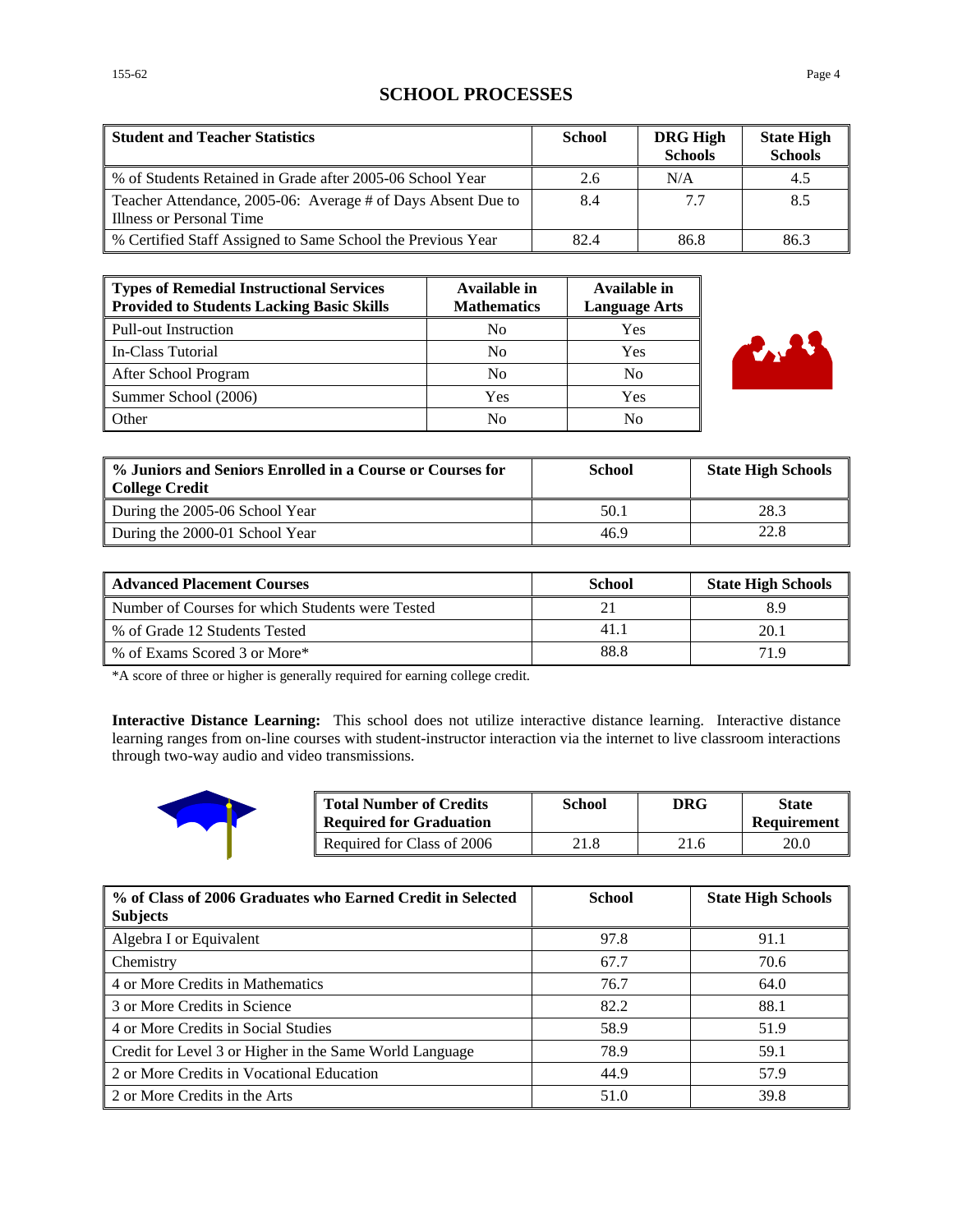**Connecticut Academic Performance Test, Third Generation, % Meeting State Goal:** The CAPT is administered to Grade 10 students. The Goal level is more demanding than the state Proficient level, but not as high as the Advanced level, reported in the No Child Left Behind Report Cards.

| <b>CAPT Subject Area</b>       | School | <b>State</b> | <b>Of All Schools in State</b> |              |
|--------------------------------|--------|--------------|--------------------------------|--------------|
|                                |        |              | Lowest %                       | Highest $\%$ |
| Reading Across the Disciplines | 66.0   | 45.6         | 0.0                            | 87.2         |
| Writing Across the Disciplines | 70.8   | 52.9         | 0.0                            | 87.6         |
| <b>Mathematics</b>             | 61.8   | 45.2         | 0.0                            | 86.3         |
| Science                        | 69.3   | 44.4         | 0.0                            | 84.5         |

These results reflect the performance of students with scoreable tests who were enrolled in the district at the time of



testing, regardless of the length of time they were enrolled in the district. Results for fewer than 20 students are not presented.

For more detailed CAPT results, go to **www.ctreports.com**.

To see the NCLB Report Card for this district, go to [www.sde.ct.gov](http://www.sde.ct.gov/) and click on "No Child Left Behind."

| <b>SAT<sup>®</sup> I: Reasoning Test</b> | Class of      |               |              | Class of 2006 |                                |
|------------------------------------------|---------------|---------------|--------------|---------------|--------------------------------|
|                                          | 2001          | <b>School</b> | <b>State</b> |               | <b>Of All Schools in State</b> |
|                                          | <b>School</b> |               |              | Lowest $\%$   | Highest %                      |
| % of Graduates Tested                    | 90.2          | 91.5          | 74.7         | 11.7          | 100.0                          |
| Mathematics: Average Score               | 551           | 561           | 510          | 284           | 604                            |
| Mathematics: % Scoring 600 or More       | 37.8          | 38.3          | 23.9         | 0.0           | 55.6                           |
| Critical Reading: Average Score          | 553           | 561           | 505          | 314           | 595                            |
| Critical Reading: % Scoring 600 or More  | 38.2          | 41.0          | 21.3         | 0.0           | 48.5                           |
| Writing: Average Score                   | N/A           | 547           | 504          | 304           | 595                            |
| Writing: % Scoring 600 or More           | N/A           | 35.3          | 19.6         | 0.0           | 48.8                           |

| <b>Student Attendance</b> | <b>School</b> | <b>State High School</b> |
|---------------------------|---------------|--------------------------|
| % on October 1, 2006      | 95.9          | 93.9                     |

Class of 2006: Number of National Merit Scholarship Semi-Finalists: **6**

| <b>Physical Fitness, Grade 10</b> | School | <b>State</b> | <b>Of All Schools in State</b> |           |
|-----------------------------------|--------|--------------|--------------------------------|-----------|
|                                   |        |              | Lowest %                       | Highest % |
| % Passing All Four Tests          | 50.5   | 39.5         |                                | 70.3      |

| <b>Graduation and Dropout Rates</b>                 | <b>School</b> | <b>State</b> | <b>Of All Schools in State</b> |           |
|-----------------------------------------------------|---------------|--------------|--------------------------------|-----------|
|                                                     |               |              | Lowest %                       | Highest % |
| Graduation Rate for Class of 2006                   | 96.6          | 92.2         | 40.0                           | 100.0     |
| Cumulative Four-Year Dropout Rate for Class of 2006 | 3.3           | 6.6          | $0.0\,$                        | 100.0     |
| 2005-06 Annual Dropout Rate for Grade 9 through 12  | 1.3           | 1.8          | 0.0                            | 29.8      |
| 2000-01 Annual Dropout Rate for Grade 9 through 12  | 1.8           | 3.0          | N/A                            | N/A       |



考考

| <b>Activities of Graduates</b> | <b>Class of</b> | <b>School</b> | <b>State</b> |
|--------------------------------|-----------------|---------------|--------------|
| % Attending Two- or Four-Year  | 2006            | 88.8          | 78.3         |
| Colleges                       | 2001            | 92.4          | 76.3         |
| % Employed or in Military      | 2006            | 9.0           | 12.9         |
|                                | 2001            | 5.5           | 171          |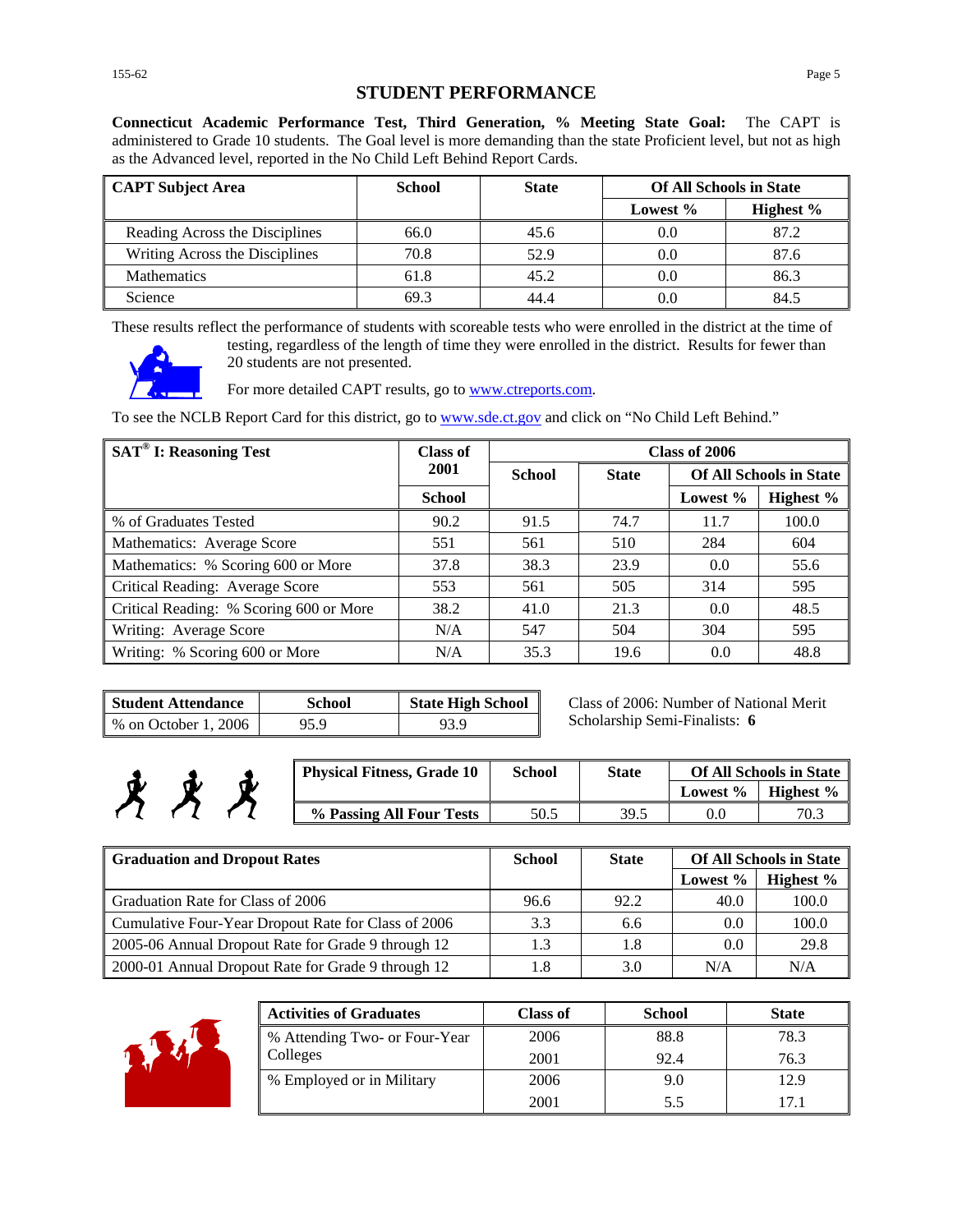The following narrative was submitted by this school.

One of the major goals of Hall High School has always been to improve the academic performance of all our students. Through our Curriculum Review Plan, every discipline evaluates plans and implements changes to its curriculum on a five-year cycle. Administrators, regular education and special education teachers are members of the Curriculum and Professional Development Committee.

During the 2006-2007 school year Hall High school provided co-taught special education classes for students. The co-taught offerings are planned to be increased for the next school year. In addition to co-taught classes, Hall offers resource classes and self-contained programs to better meet the needs of our students and increase our students' academic performance.

Hall began using IEP (Individualized Education Plan) Direct, a computer software program, to create and manage the plans for our students. Every student receiving special education services has a case manager who sends out an attribute sheet regarding the student to all of his/her regular education teachers. The case manager is in regular contact with students' teachers in order to support academic progress.

An academic program for at-risk students has been planned for implementation for the 2007-2008 school year. This program will provide support for students by utilizing a team of four teachers to work directly with the students identified for this program. A homeroom advisory program for all students was introduced this year with plans for full implementation for 2007-2008. This program is designed to provide a personal connection with an adult for every student at Hall High. Hall also has a full time reading teacher who services students who are reading below grade level. Our reading teacher also acts as a consultant in the regular education classes, supporting teachers and presenting reading strategies to students. Looping of a group of students has taken place, with excellent success. Having high expectations, raising the achievement level for all students, increasing parental involvement and building community will remain major objectives for Hall High School.

#### **SUPPLEMENTAL SCHOOL INFORMATION**

The space below was optionally used by this school to describe aspects of the school not presented elsewhere in the profile.

Hall is one of two public high schools in West Hartford. Hall has a population of approximately 1575 students and takes great pride in its racial, religious and cultural diversity. Our African, Asian and Hispanic population make up 29% of our student body. Our students speak more than 25 different languages and many religious faiths are represented. Academically our students continue to be accepted into the most prestigious colleges and universities in the country. Hall has over 30 sports offerings and more than 30 clubs and activities in which students participate. Our faculty is made up of lifelong learners who are actively involved in professional development and attend both state and national conferences to ensure that they are engaging in best practices in the classroom. Members of the faculty are regular recipients of professional awards and recognitions at both the local and state levels. In addition, Hall teachers present at conferences in their respective academic areas both regionally and nationally.

Strategic School Profiles may be viewed on the internet at www.state.ct.us/sde. A more detailed, searchable SSP database, data tables, and additional CT education facts are also available at this site. For the school/district website, see www.whps.org/schools/hall/index.htm